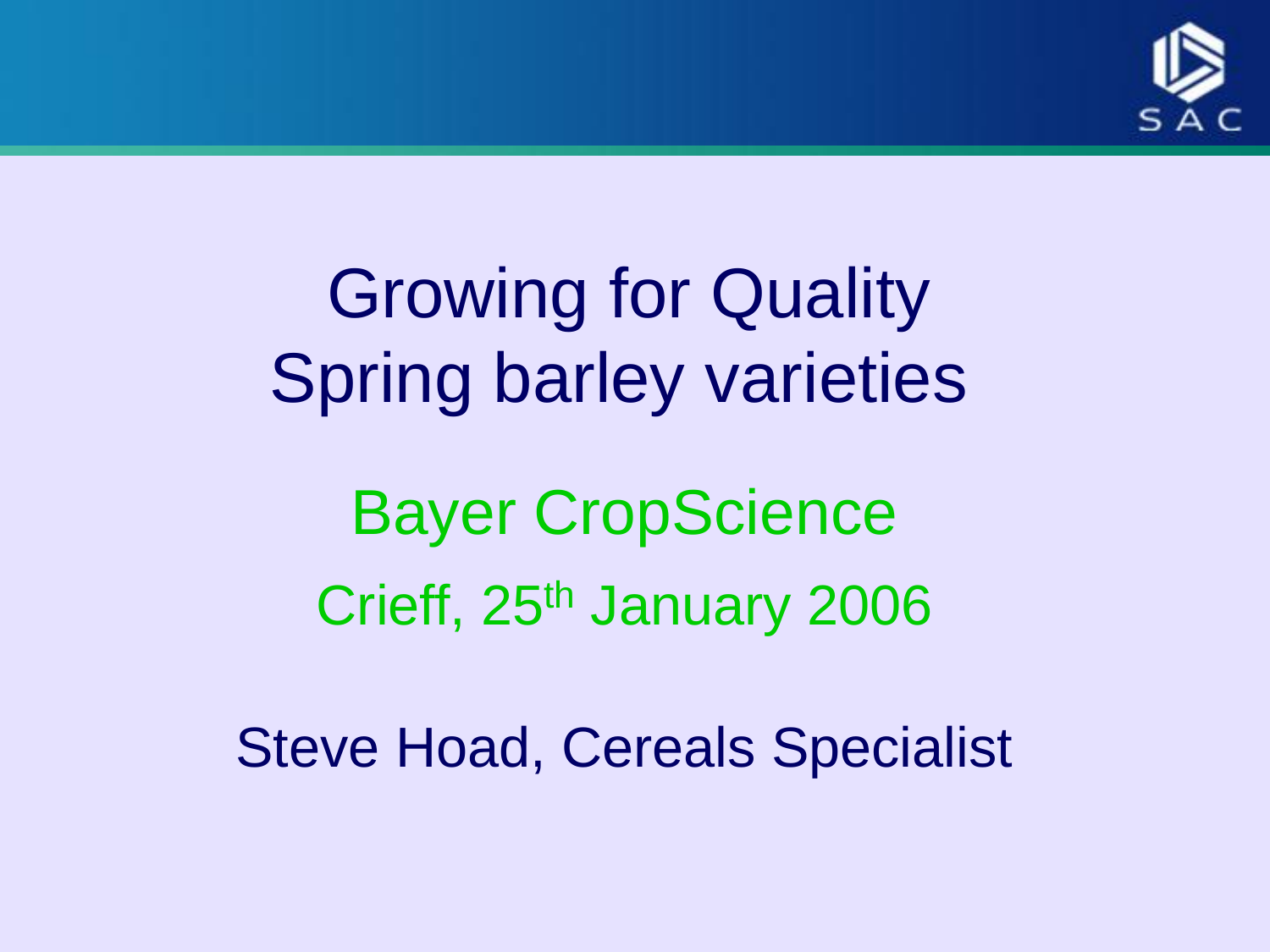



- Growing for the market
- Current and new varieties
- Agronomic strengths and weaknesses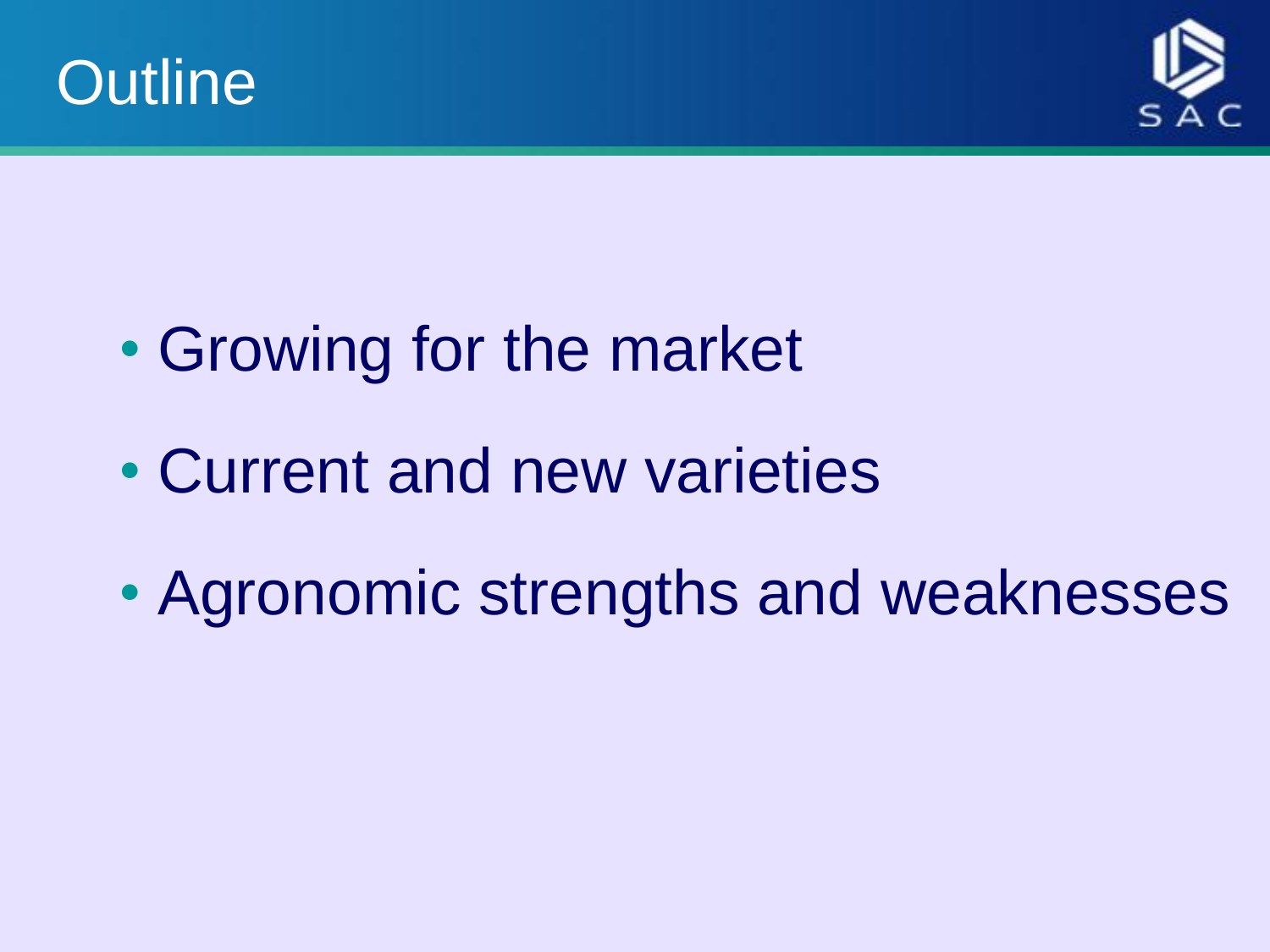

### **UK barley production**

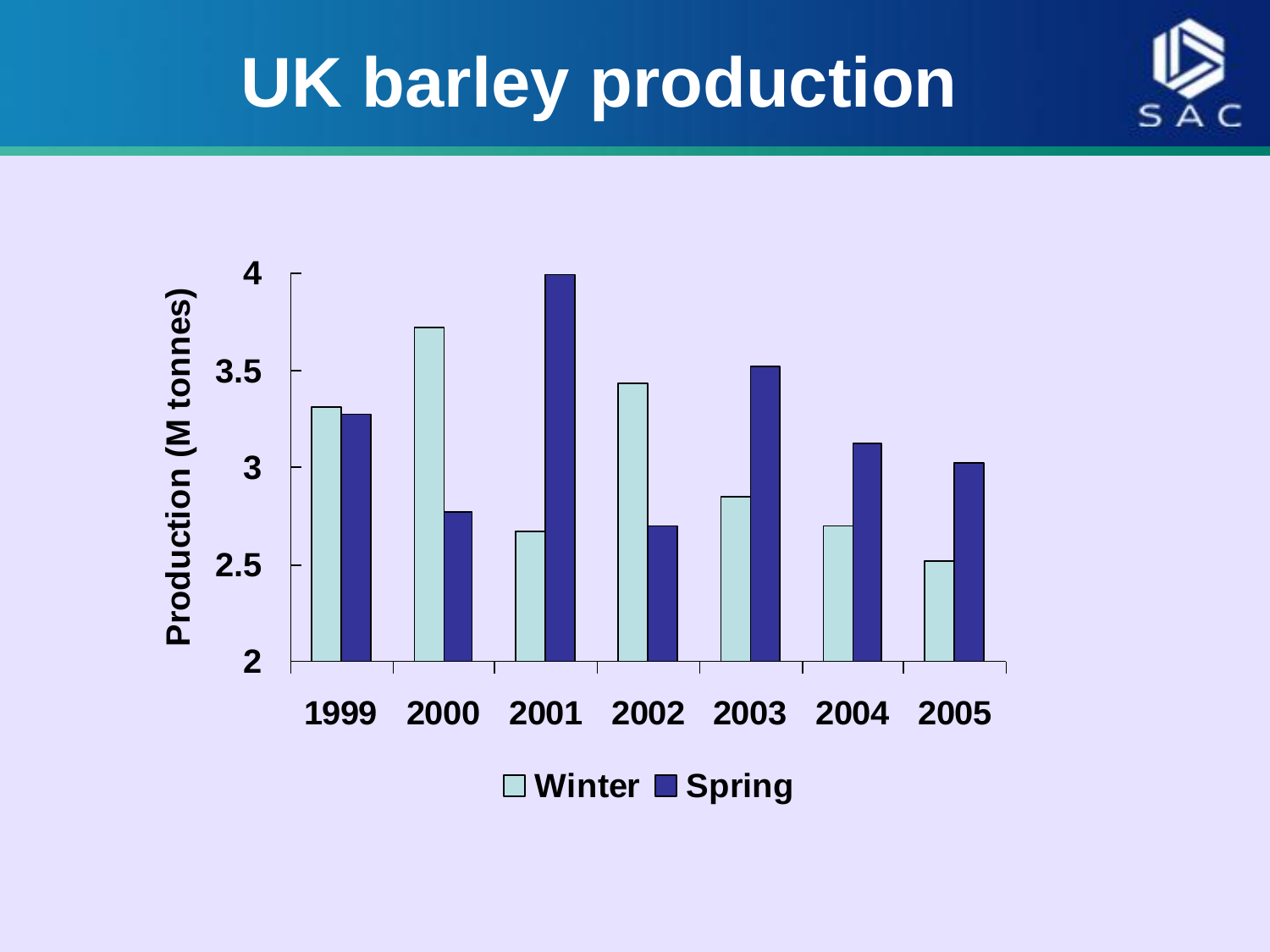



Source: HGCA/SEERAD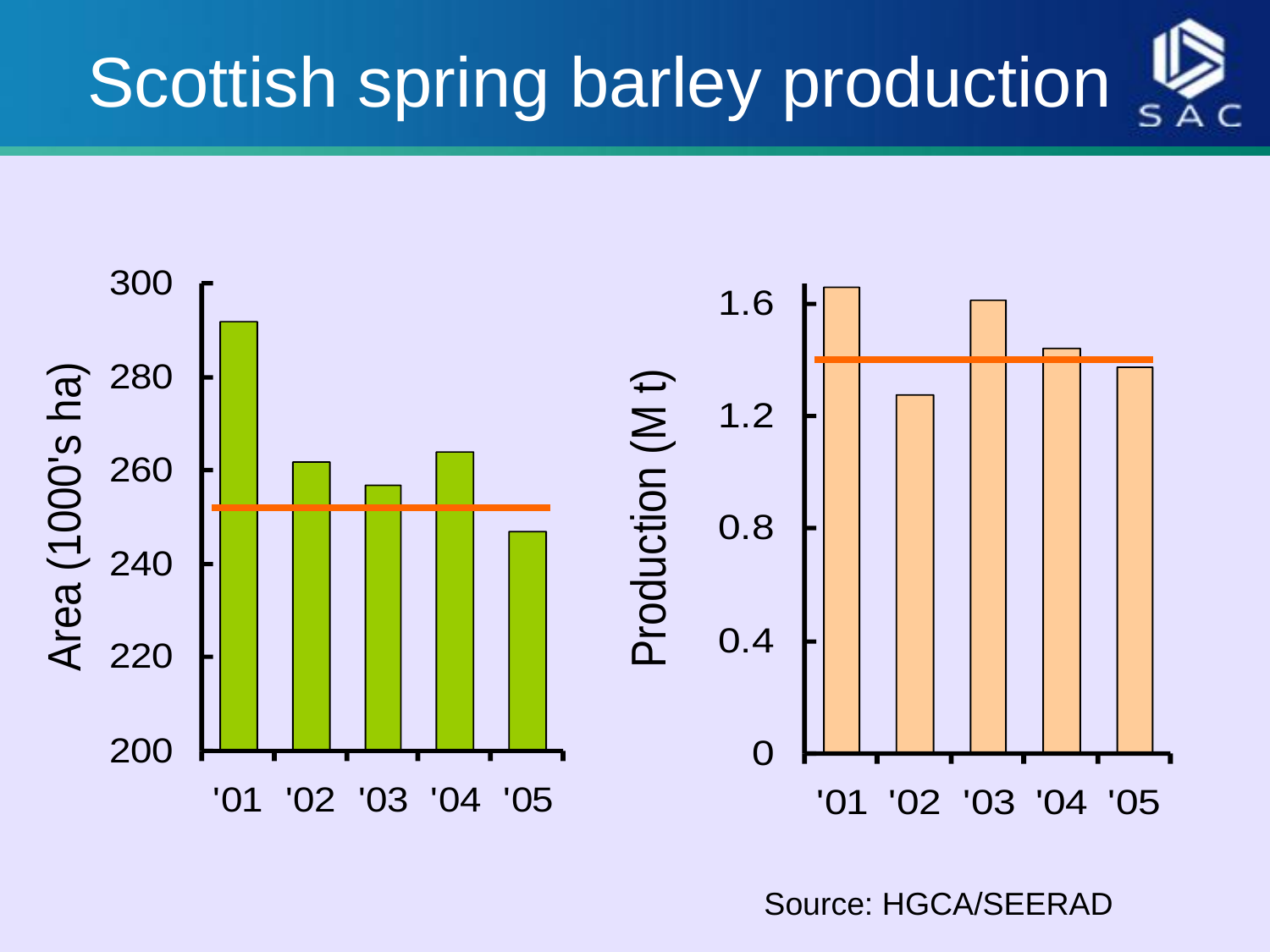Maltsters *wish-list* from 2005 crop as % of Scottish and English barley



#### **Requirements based on Nitrogen Bands**



**Scotland England**

**Source: MAGB**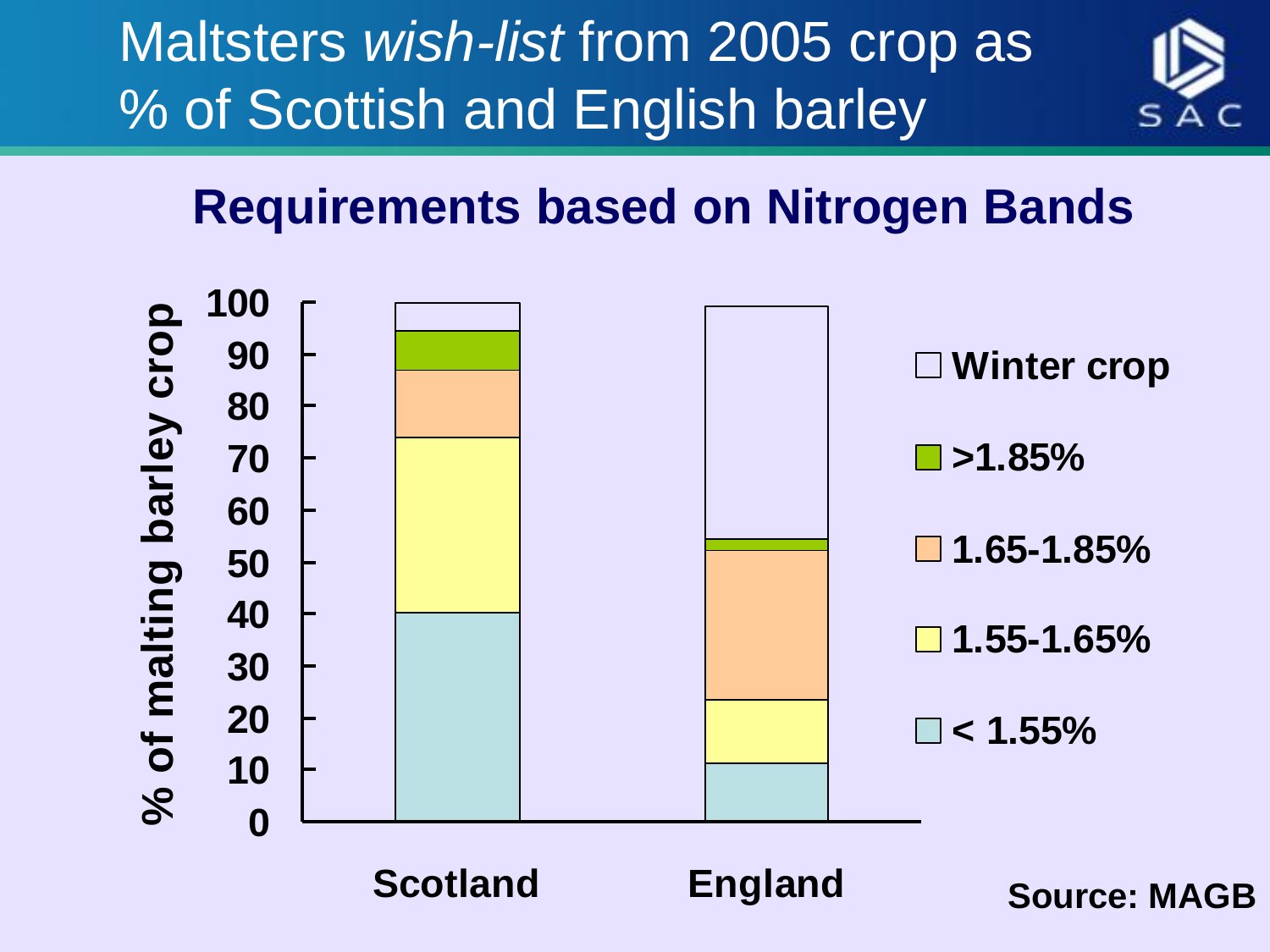#### Varieties used by maltsters: based on purchases in Scotland from 2000 to 2005





**Source: MAGB**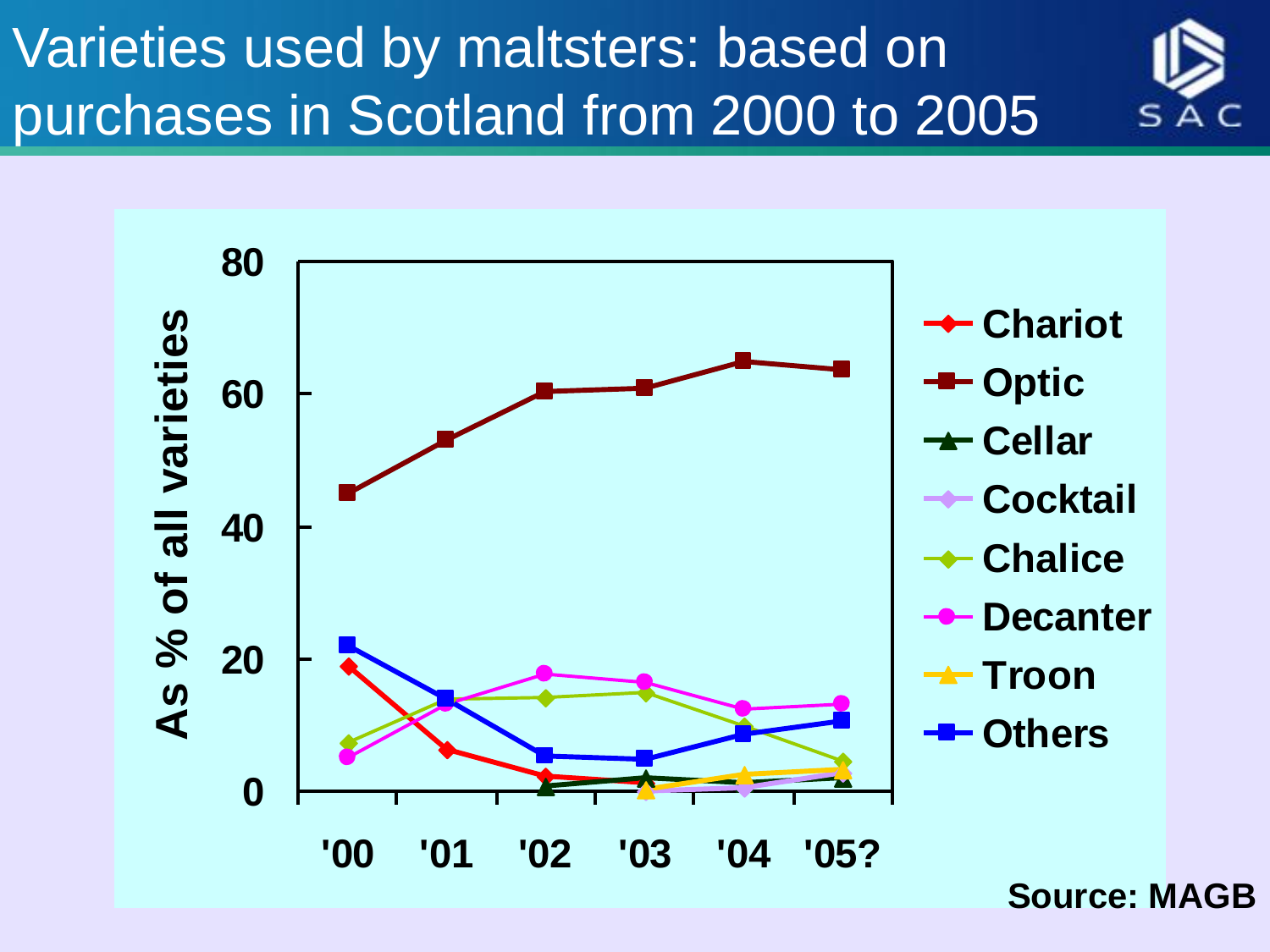## **Malt distilling**



- •**Low grain nitrogen %**
- •**High predicted spirit Yield**
- •**High level of modification**
- •**Low screenings**
- •**Low GN**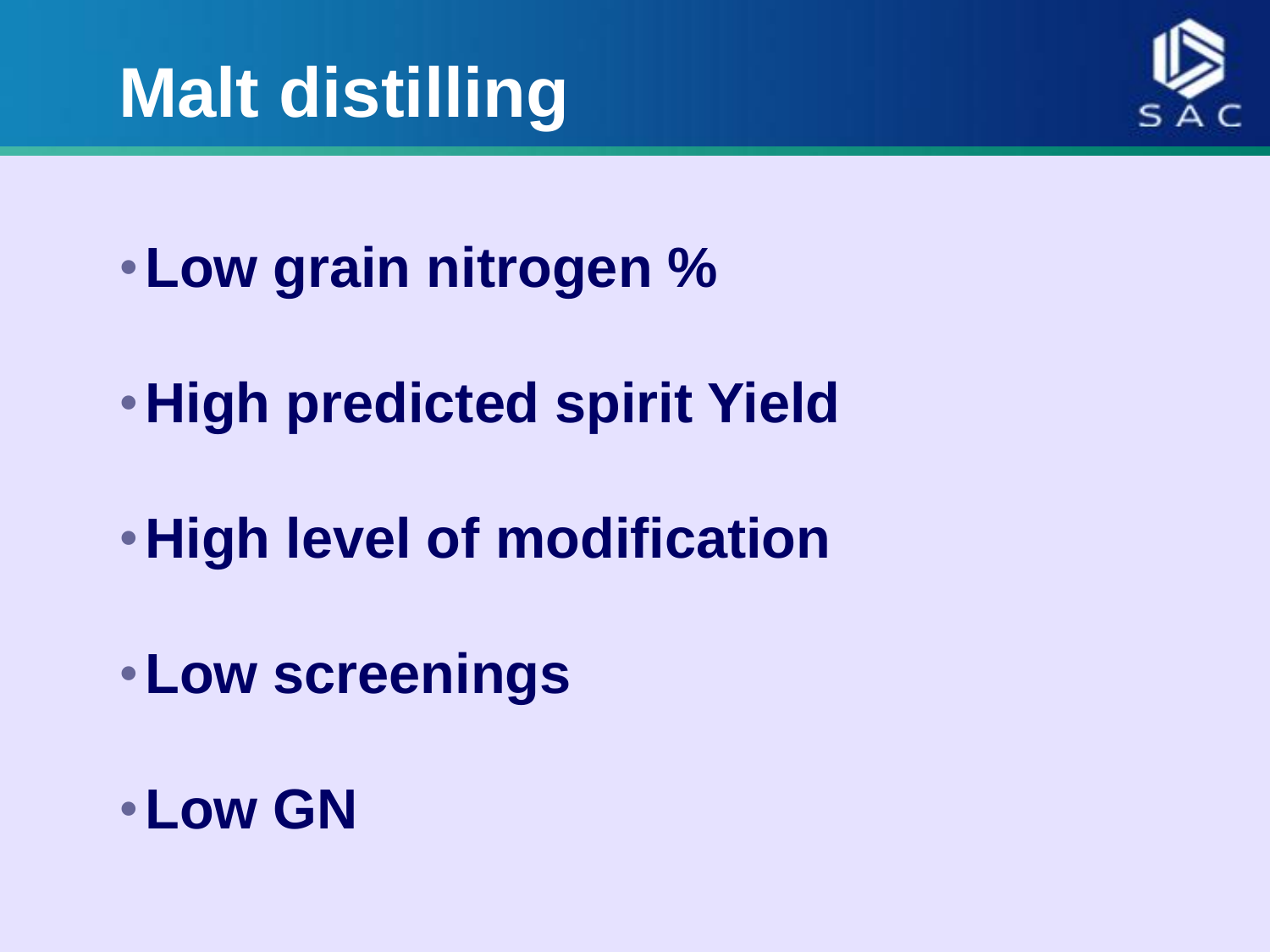



- •**High grain nitrogen %**
- •**High enzyme levels (DP and DU)**
- •**Tendancy for high extract**
- •**Low GN**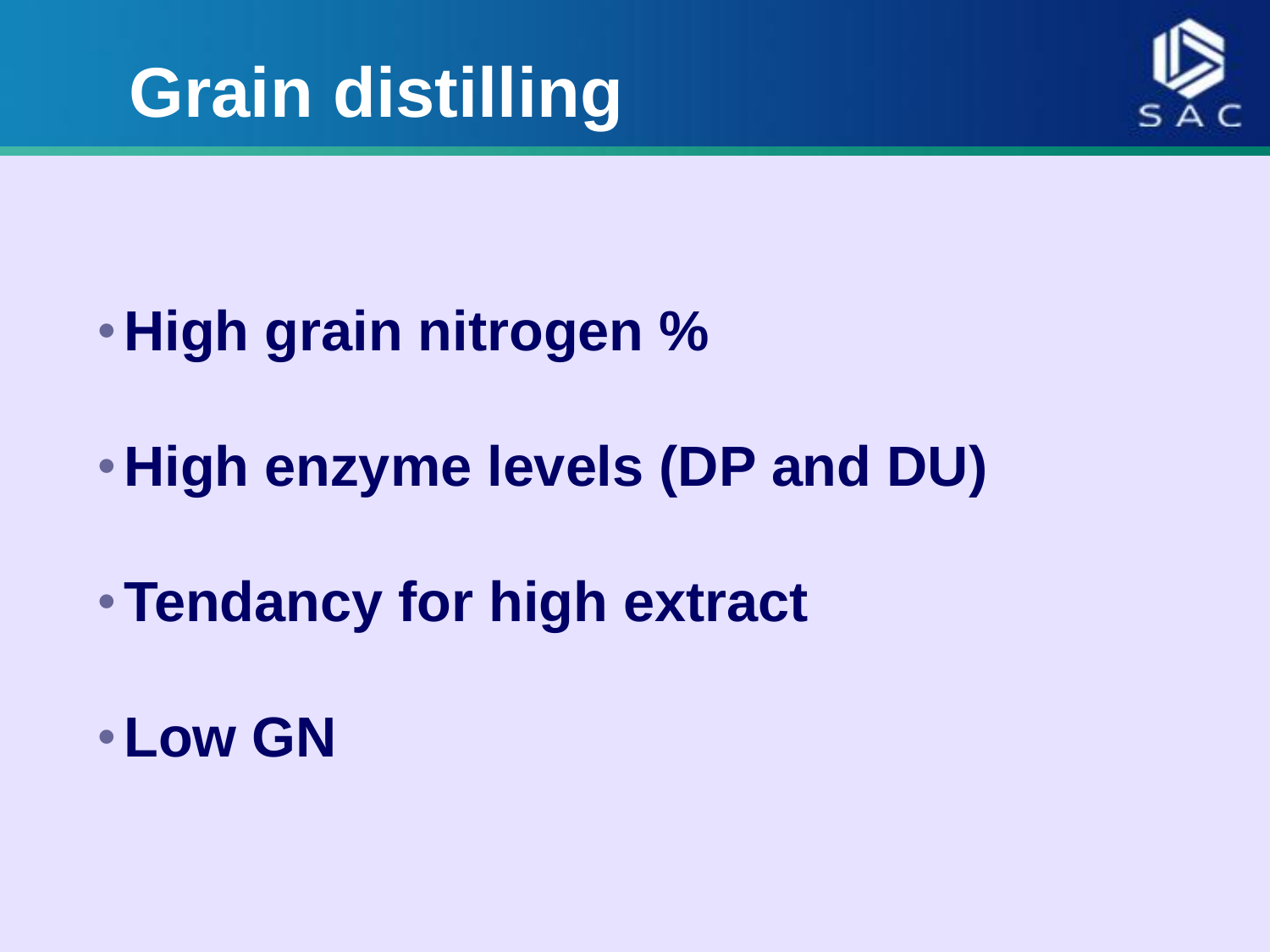



- •**High malt extract**
- •**High level of modification**
- •**High soluble nitrogen ratio**
- •**High ease of filtration**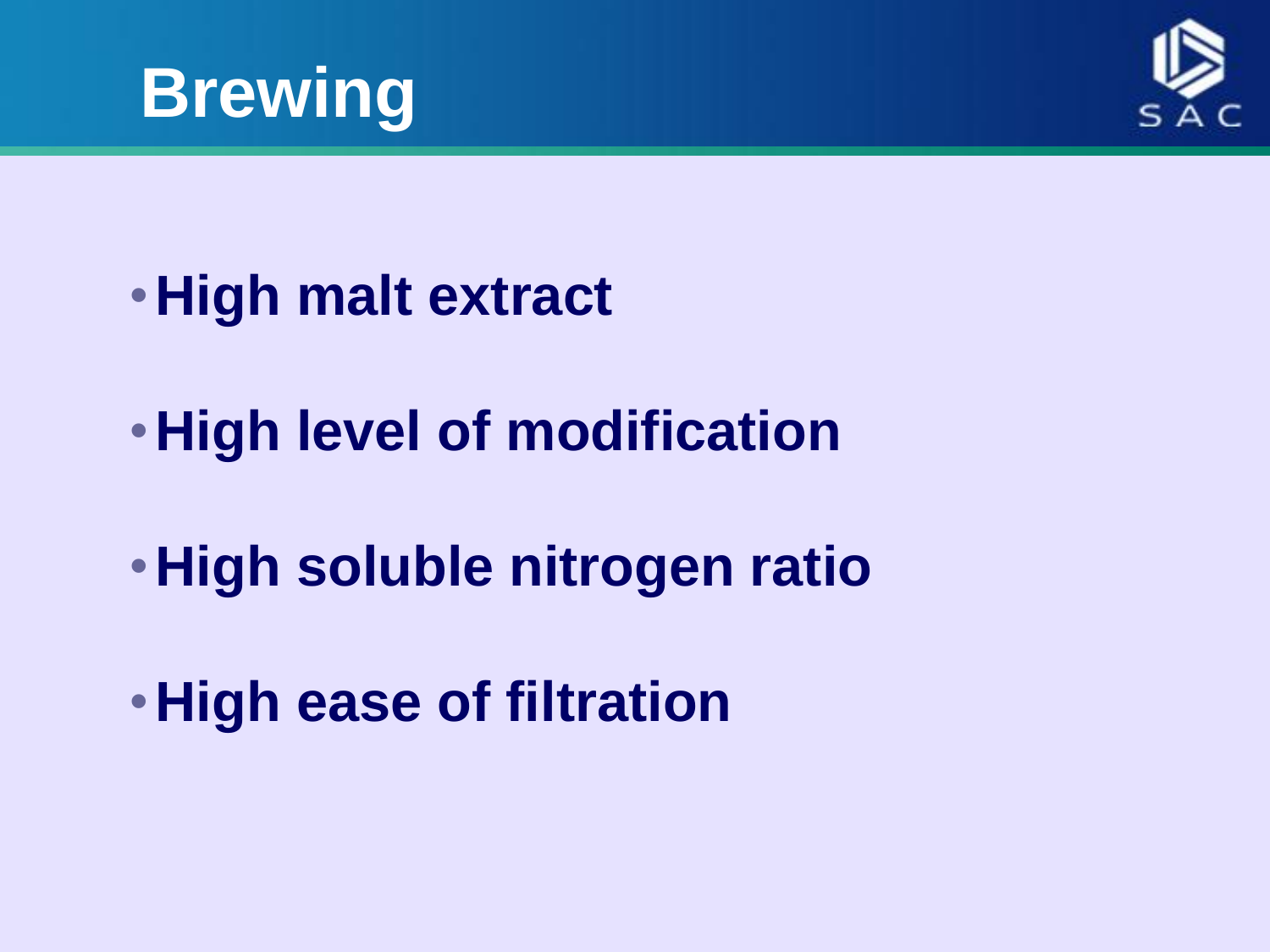As new varieties come along be aware about size of market sector



#### **Optic has wide appeal**

- e.g. 1.3%N malt distilling 1.65%N brewing
	- 1.75%N export markets

#### **Distilling only variety**  $>1.7\%$ N = feed

**Brewing only variety**  $<$ 1.6% $N =$ feed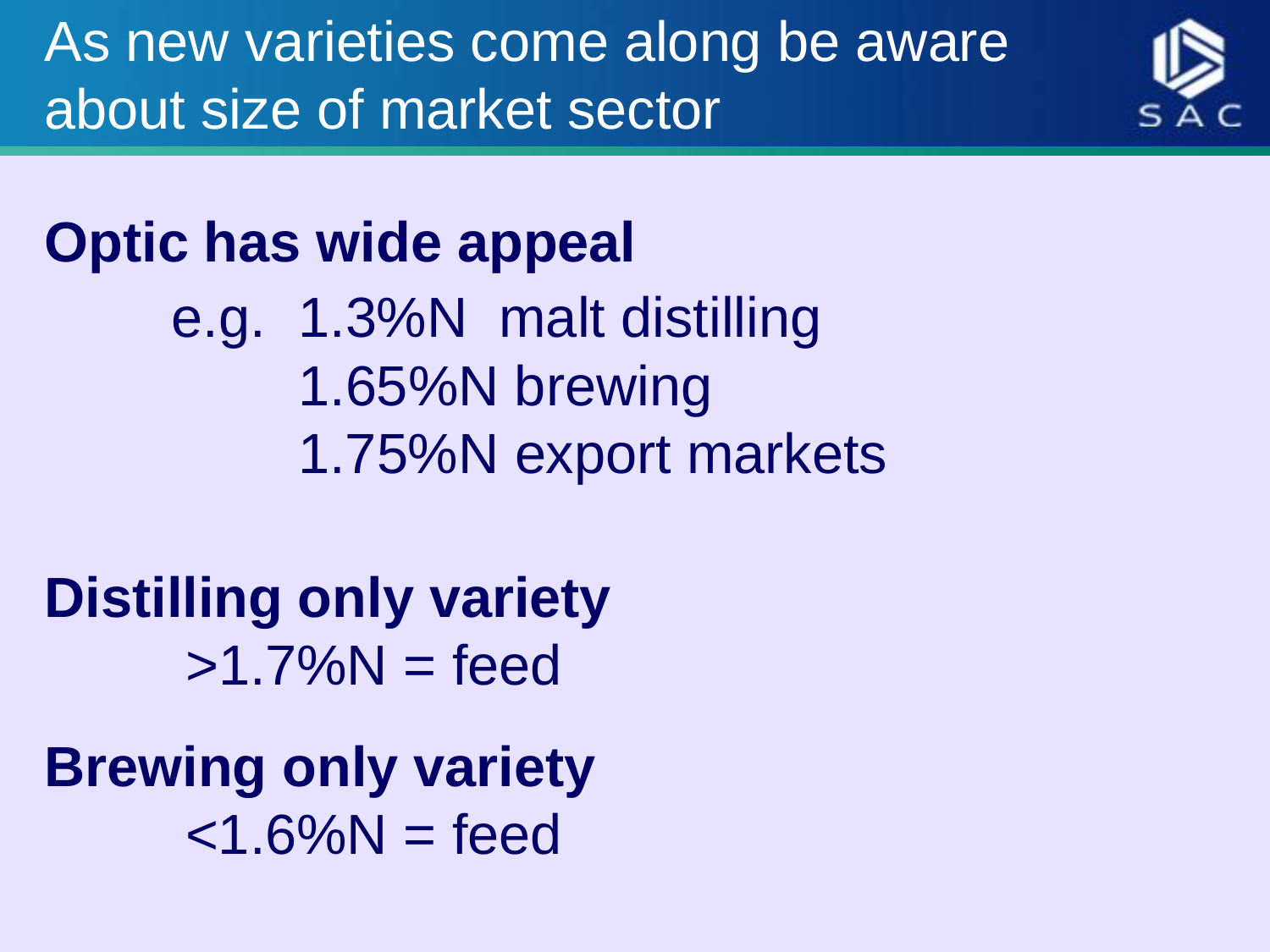

#### IoB Approval system is now based on market use

## From Approval for use in South, North or UK To Approval for Brewing, Distilling or both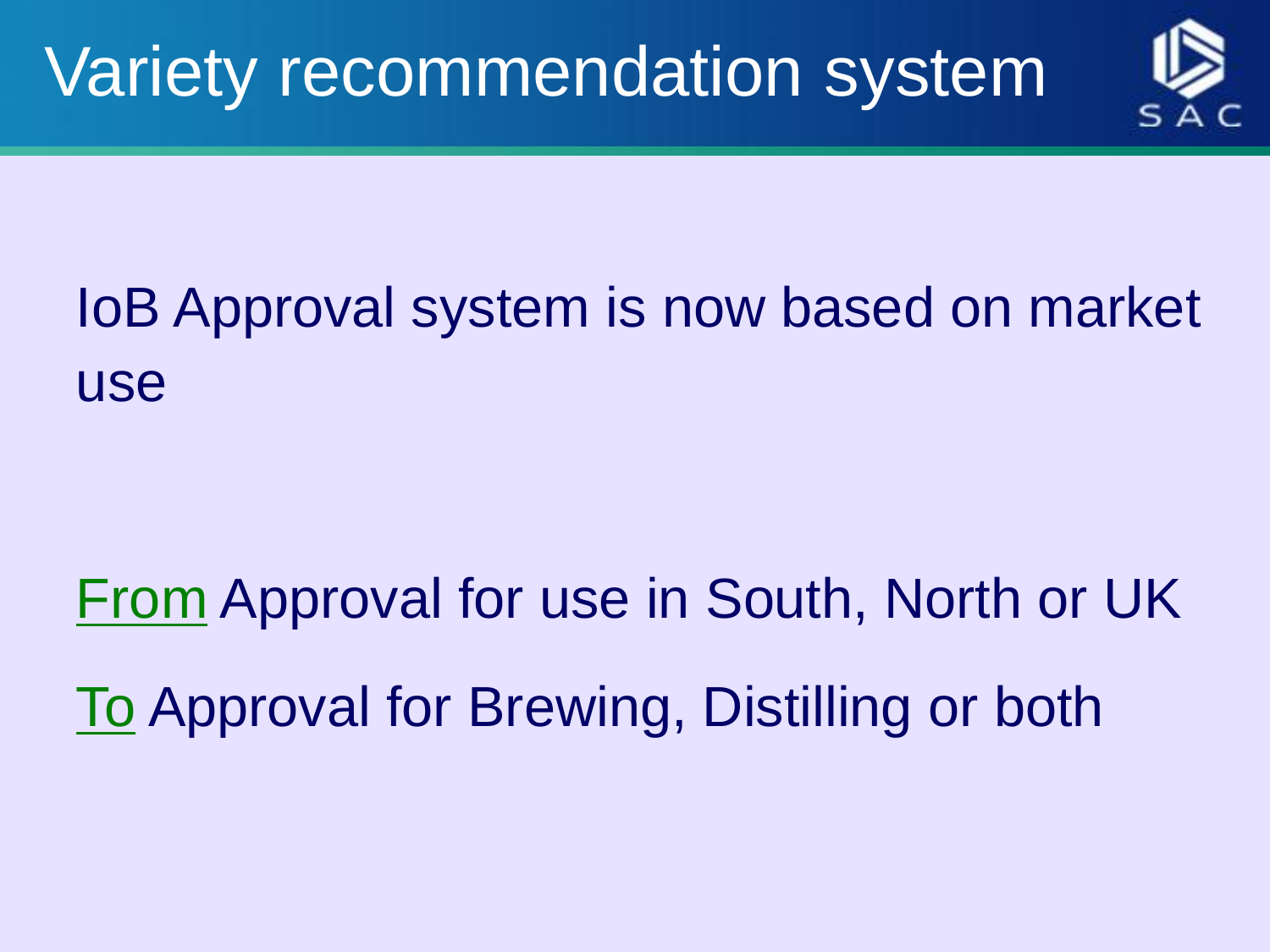## Current malting choice (fully R)



- Optic: Wide market appeal across N% bands; used for brewing and malt distilling
- Decanter: Only recommended variety suitable for grain distilling
- Troon: Approved for malt distilling
- Cocktail: Approved for brewing and malt distilling: market share gowing in England, tendancy to low N%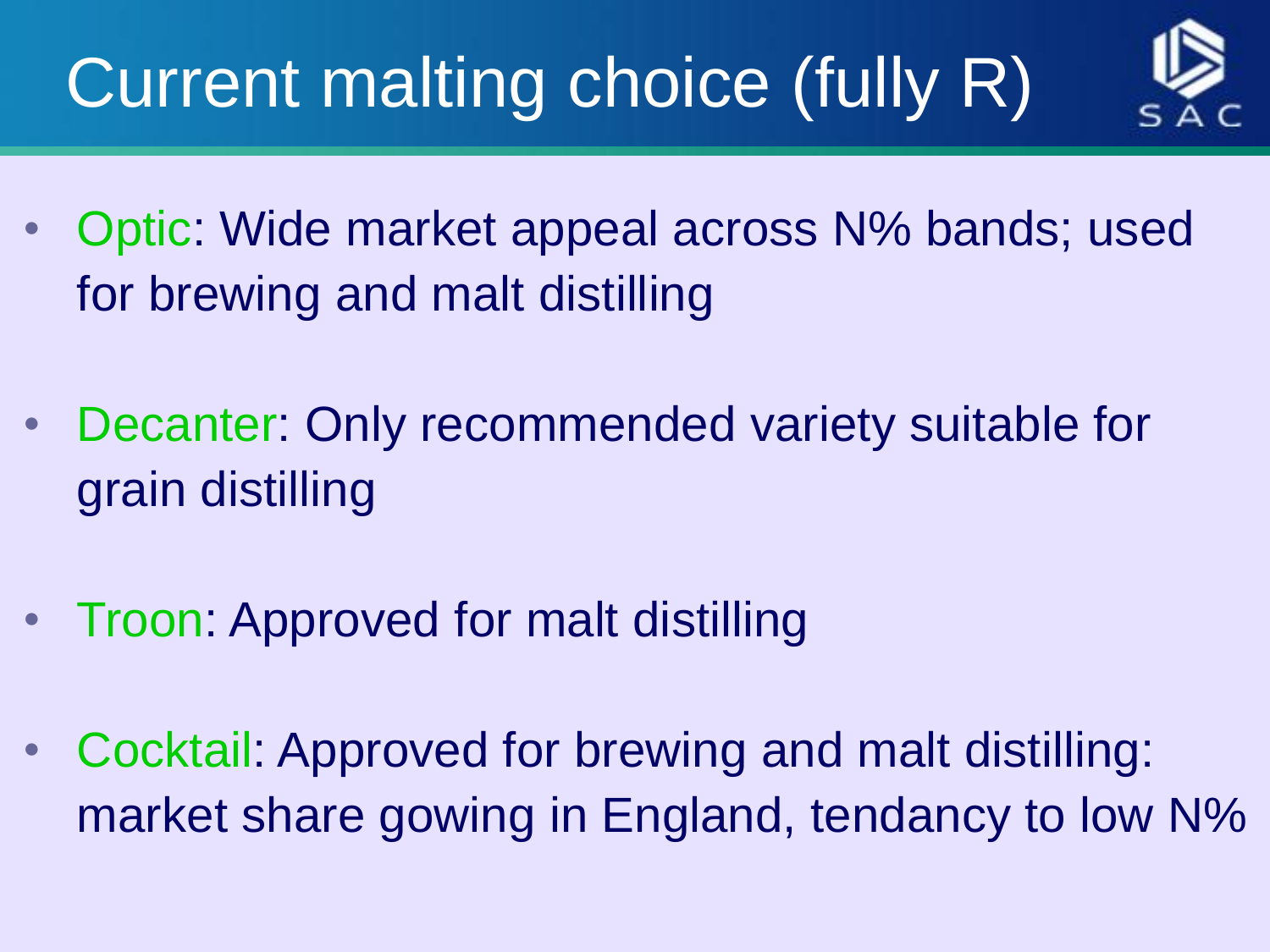

- High spirit yield, low grain N%, good malt yield. Recognised outside of UK, plenty of supply. Low TGW and moderate to high screenings
- Vulnerable to both mildew (5) and *Rhynchosporium* (4) and moderate for brown rust. Hence very low untreated yield. Produces a high number of shoots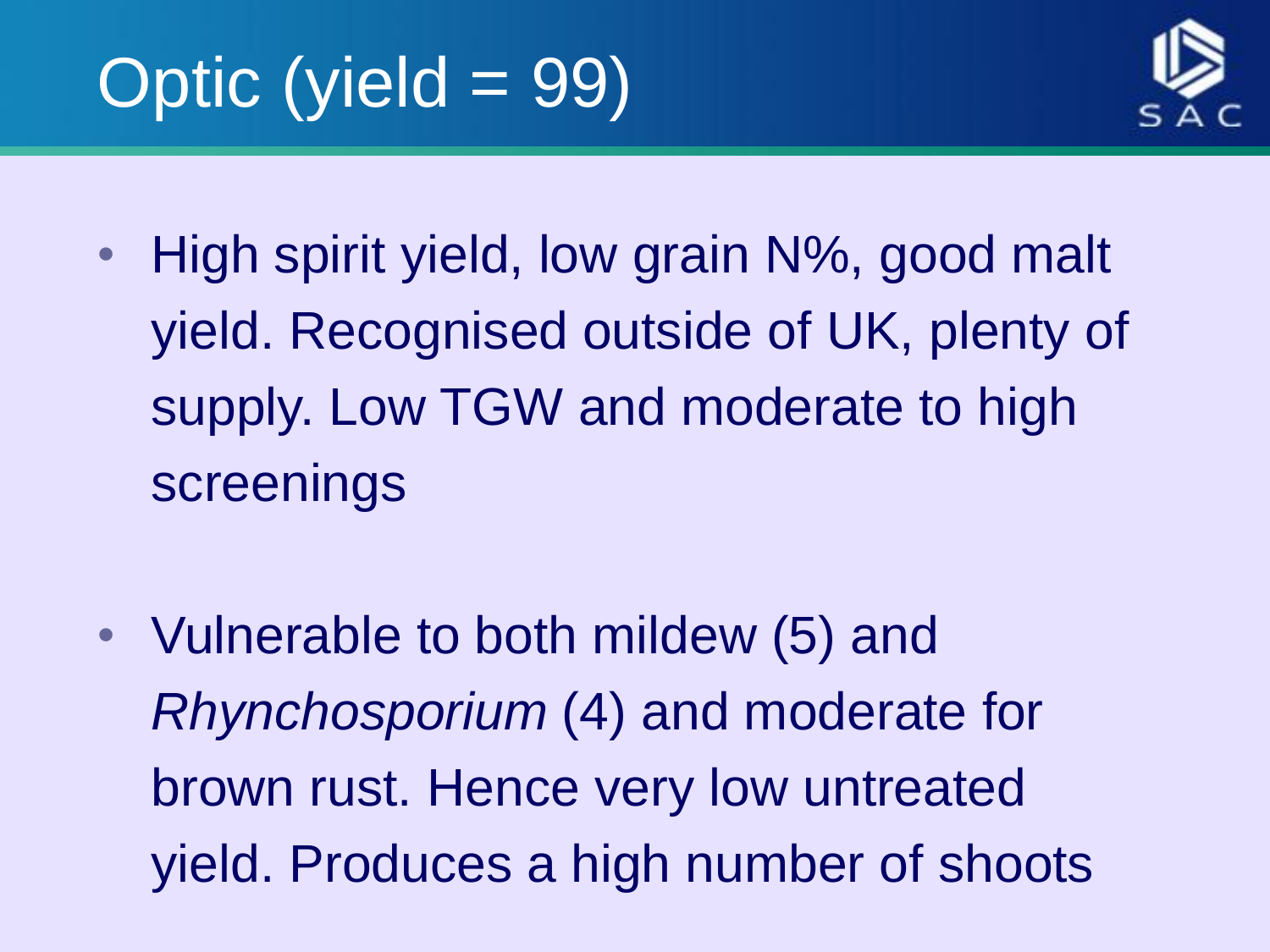

- Malt and grain distilling. Moderate spirit yield, moderate malt yield. Grown for both high and low grain N% markets. High screenings risk
- •Mildew (9) and *Rhynchosporium* (6). Lodging (9). Good resistance to brackling (8)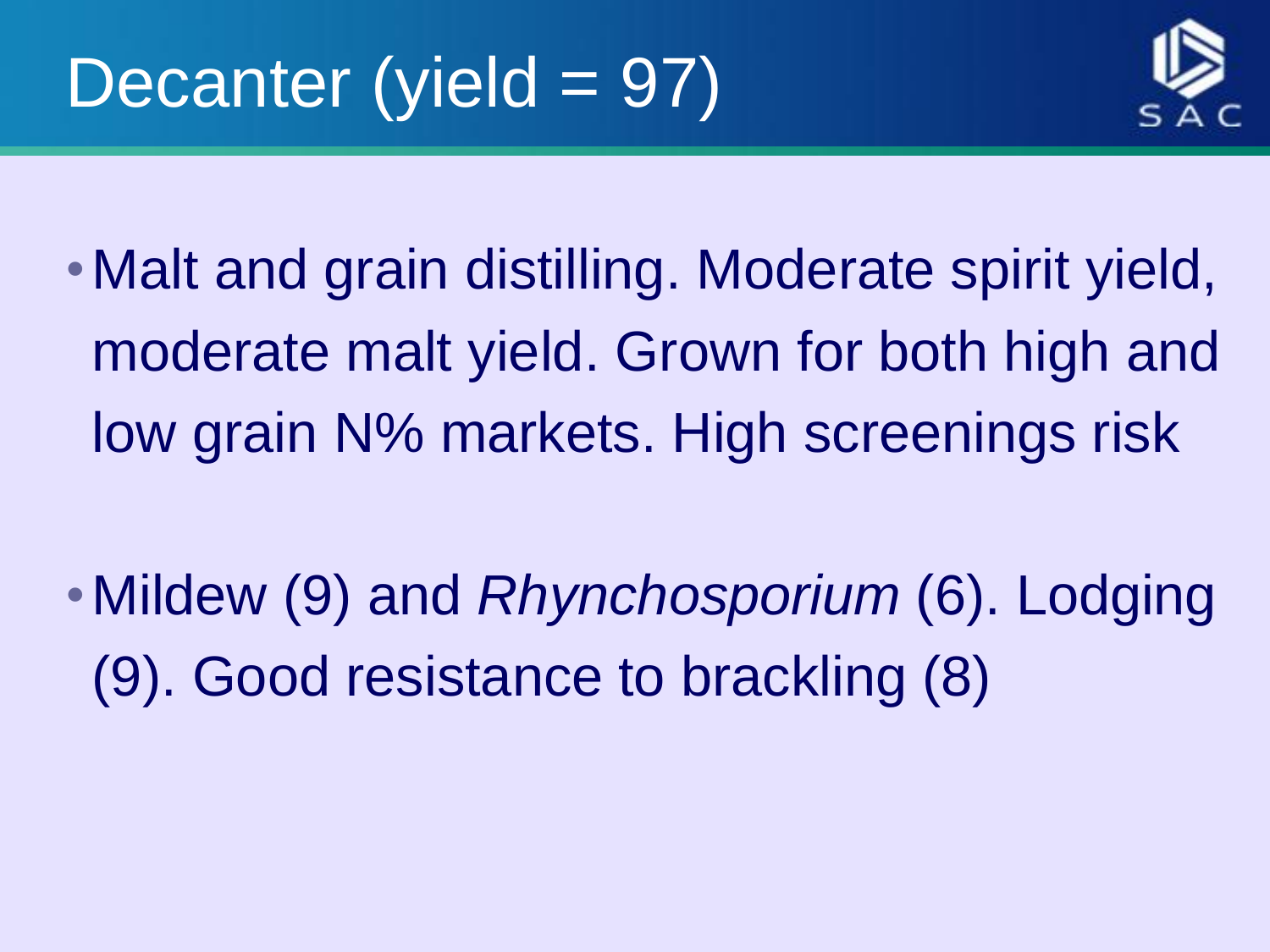

• High spirit yield, high malt yield. Supported for malt distilling market. Slowly rising market share. Low screenings risk (bold grain). Mod to High grain N%

• Mildew (9) and *Rhynchosporium* (4). Lodging (8). Brackling risk (7).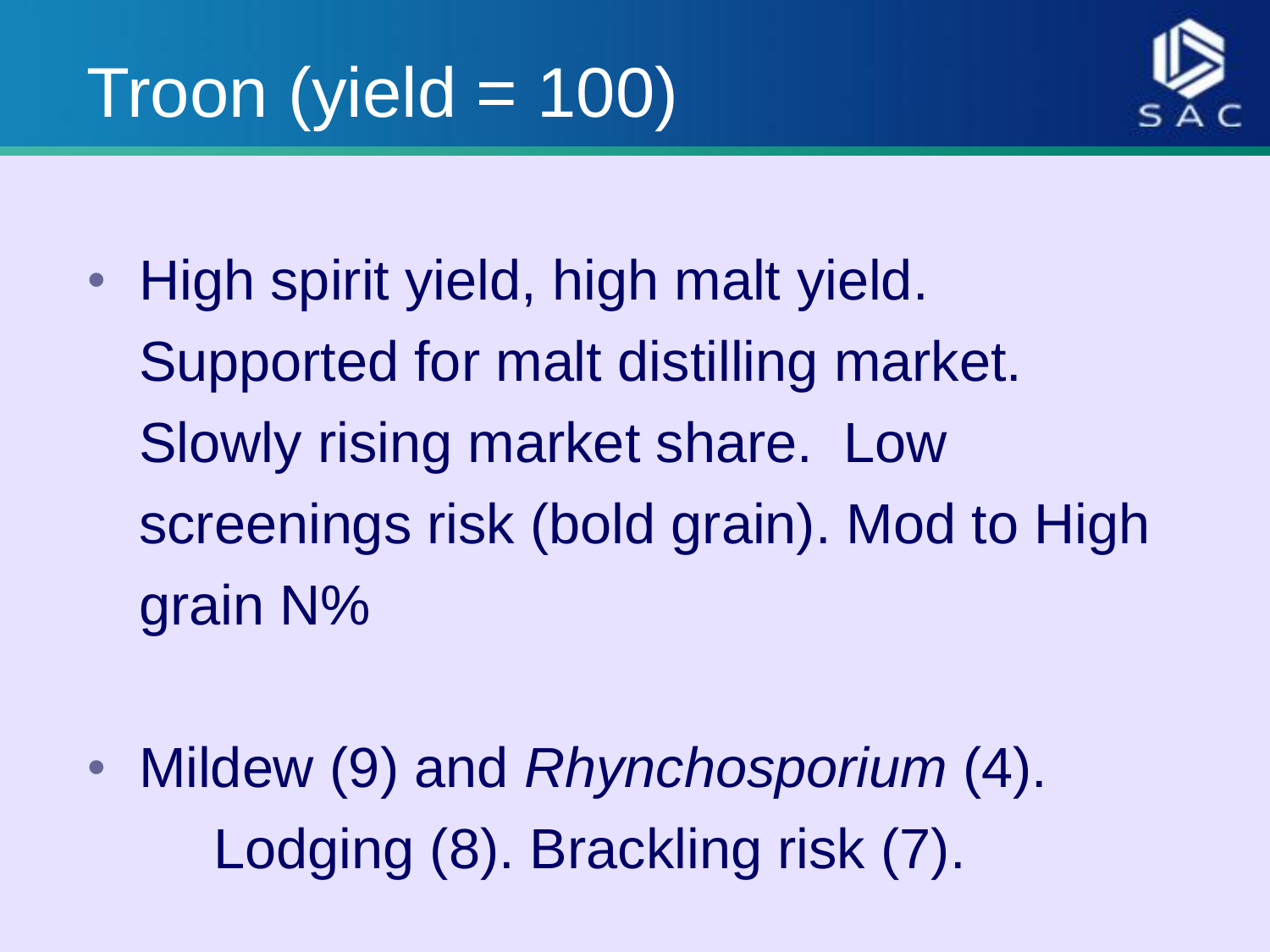## Cocktail (yield = 104)



• A good malt yield. Low grain N%. Rising market share (especially in England). Higher screenings risk than Optic. Relatively low TGW.

• Mildew (7) and *Rhynchosporium* (5). A short variety with very good lodging resistance (9). High resistance to brackling (9)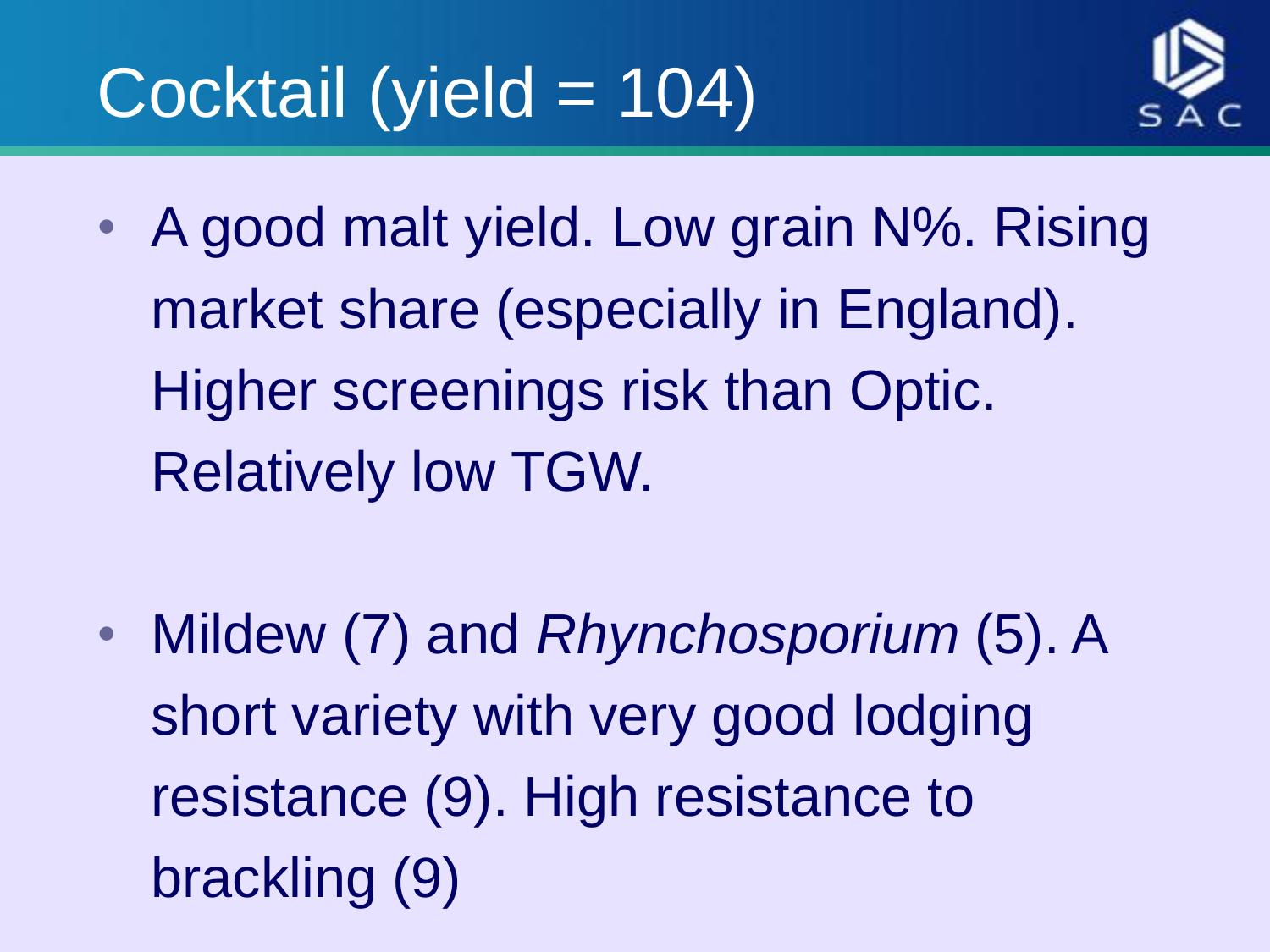### Varieties with provisional IoB approval for malting

- Oxbridge (malt distilling only)
- Westminster (brewing only)
- NFC Tipple (brewing only)

All in second year of recommendation [P2] and under IoB testing. All are high yielding and with lower screenings than Optic and Cocktail.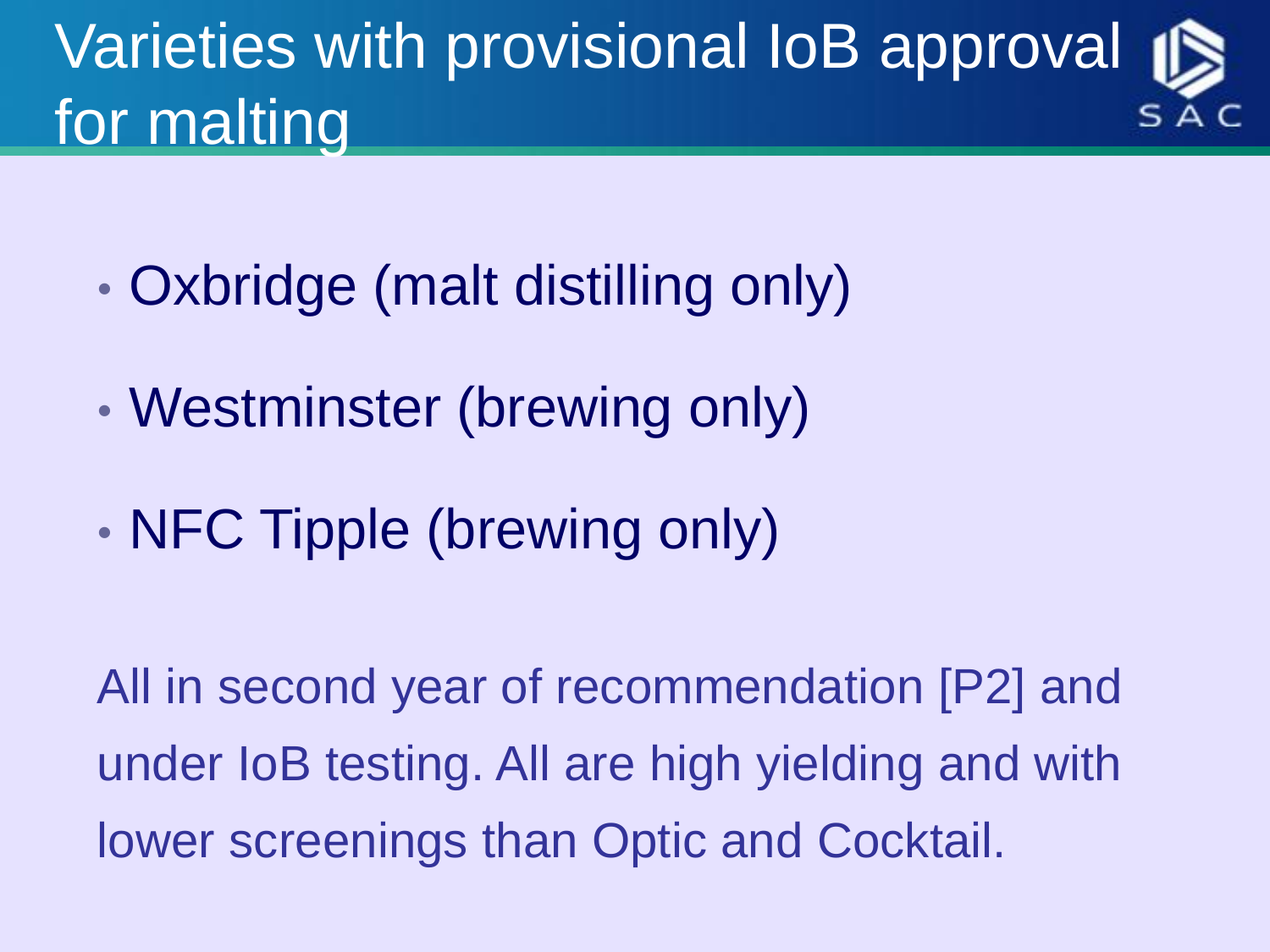### Under test for provisional IoB approval



• Appaloosa (malt distilling only)

In first year of recommendation [P1] as a variety for NE. Under IoB testing. Highest yielding malting variety on RL.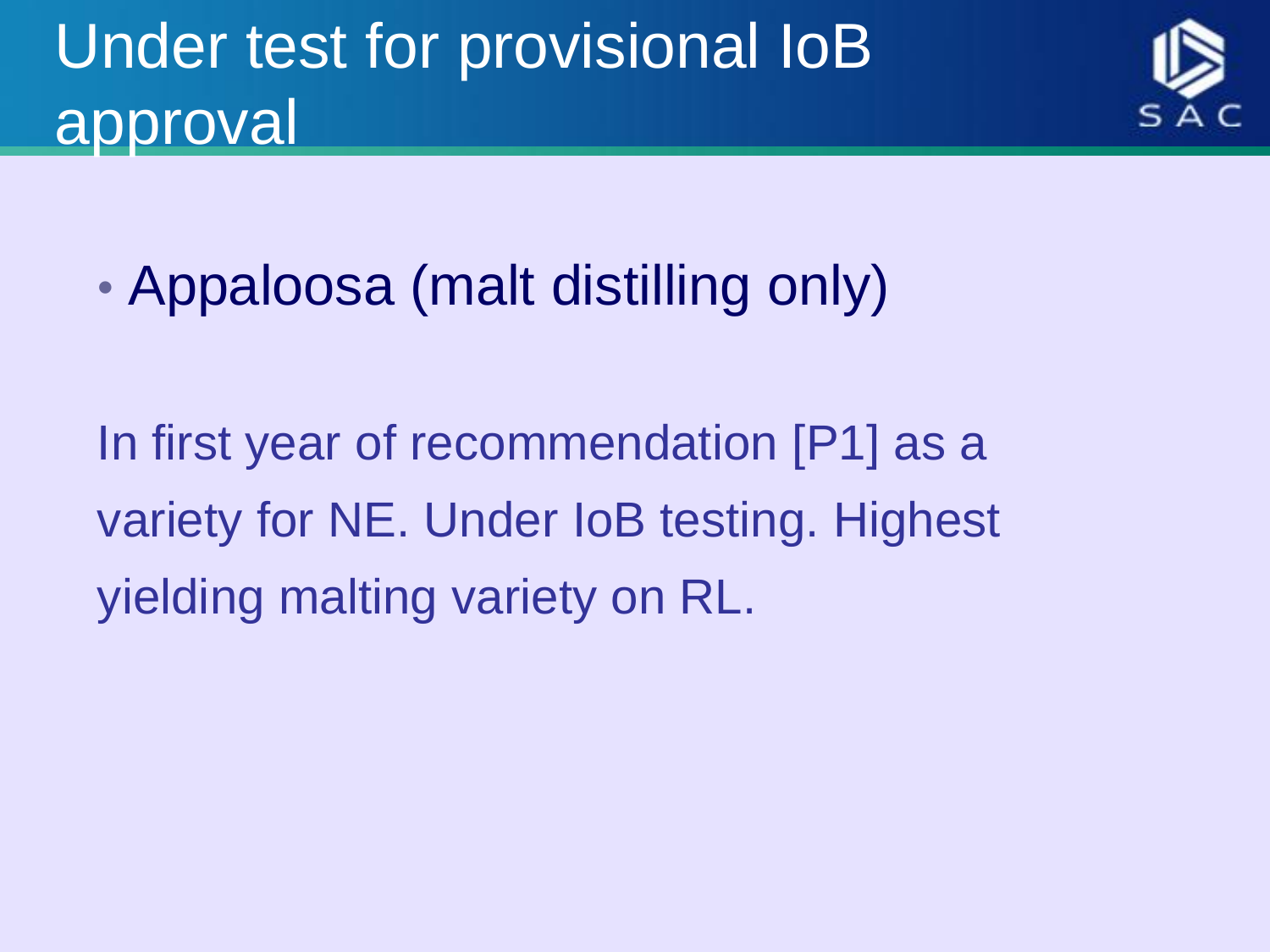## Oxbridge (yield = 105)



- Malt and spirit yield just above Westminster and Optic. Low grain N%. A malt distilling variety. High specific weight, and low screenings risk.
- Relatively poor against mildew (7), but good for *Rhynchosporium* (7). Stiffer straw than Optic, and much better against brackling (8).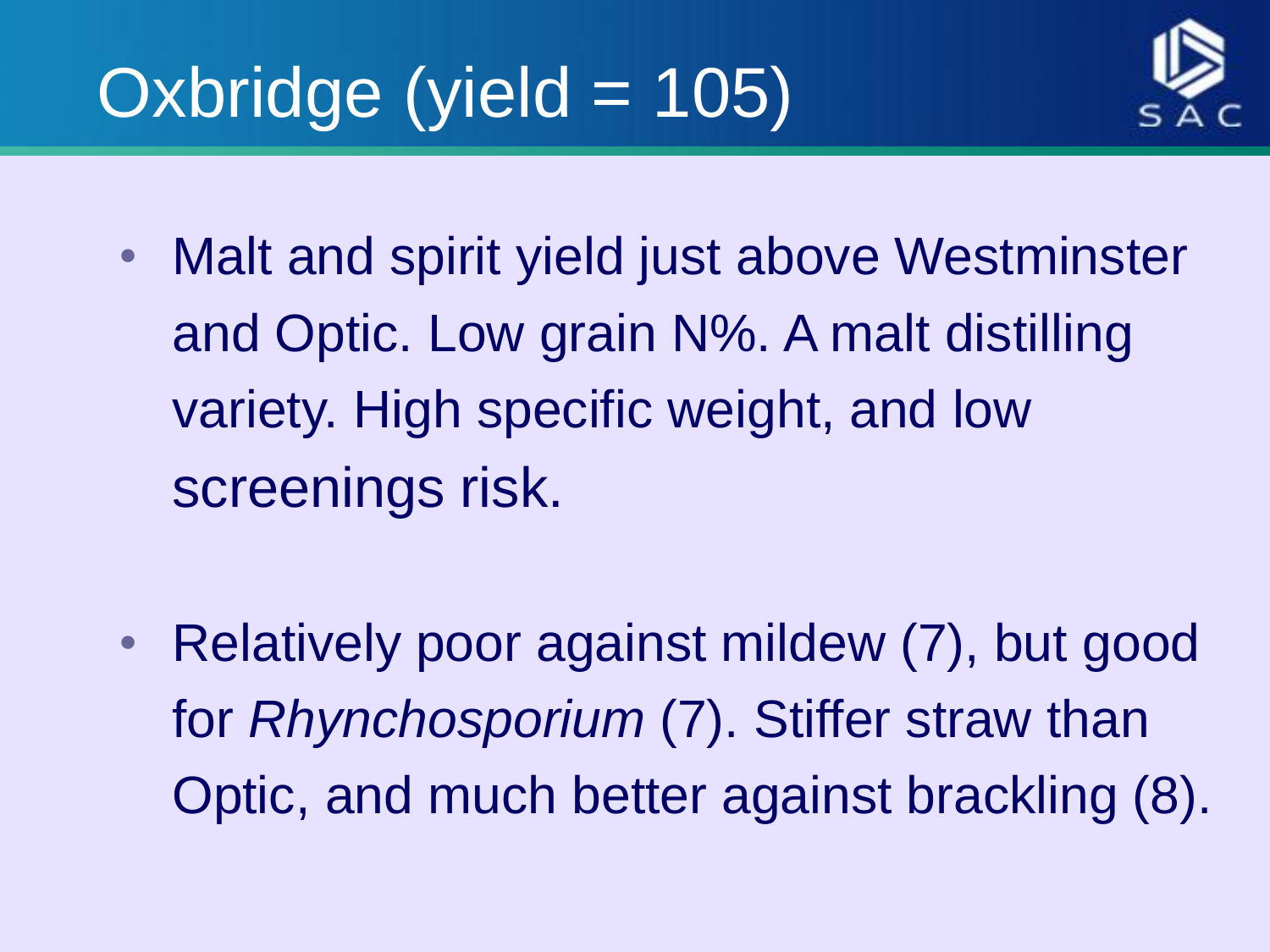

## Westminster (yield = 105)

- Very high malt yield. Low-moderate grain N%. Regard as a brewing variety: does not match requirements for limiting GN. Good specific weight and low in screenings risk.
- Excellent ratings against mildew (9) and *Rhynchosporium* (8). Very tall (84 cm). Not as stiff as Decanter or Oxbridge. Moderate resistance to brackling (7)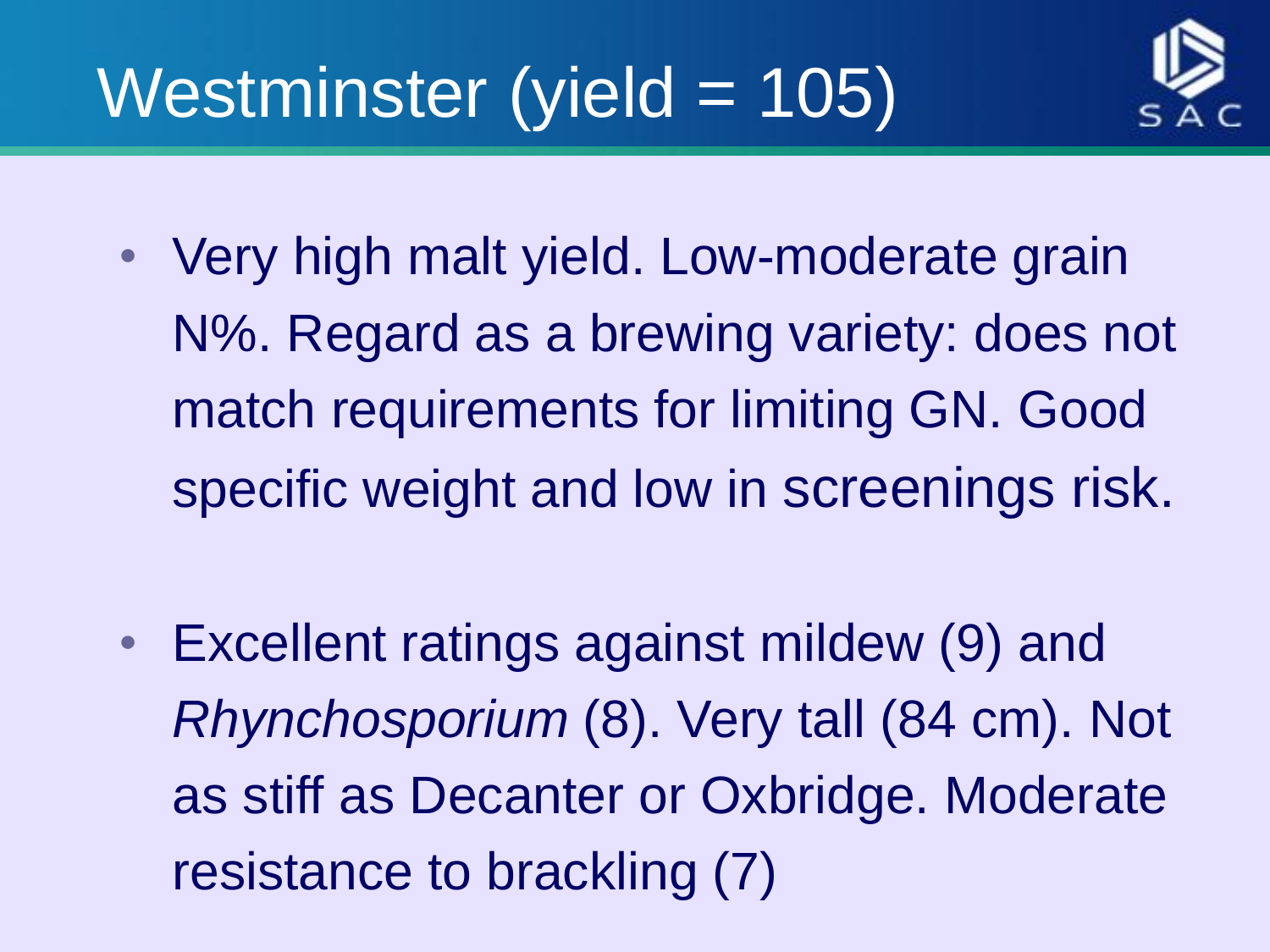## NFC Tipple (yield = 107)



- Malt yield just above Optic. Low-moderate grain N%. A brewing variety. Lowish specific weight, and moderate screenings risk.
- Excellent rating against mildew (9), though weak for *Rhynchosporium* (4). Shortest malting variety. Stiff straw and good brackling resistance (8)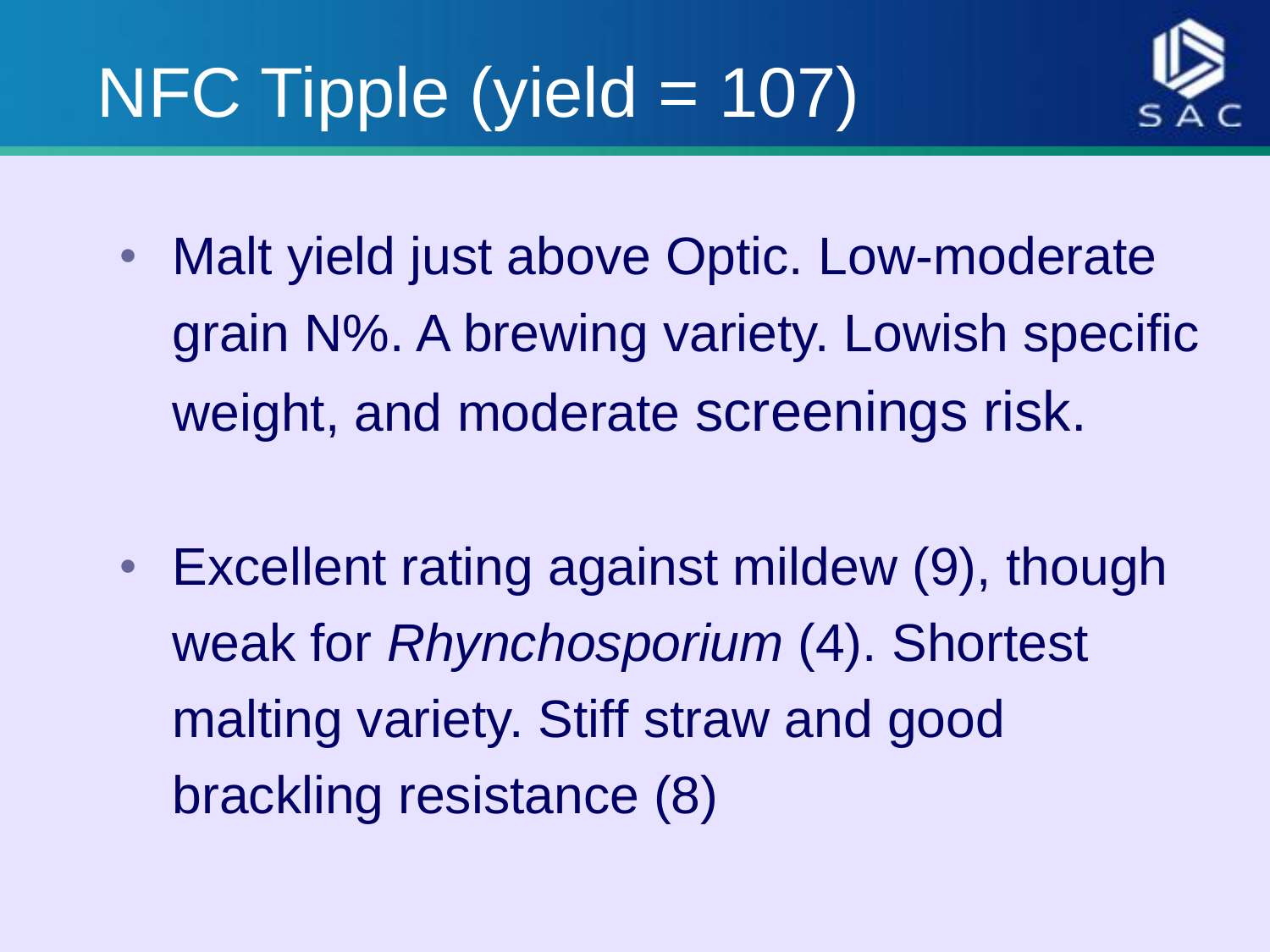## Appaloosa (yield = 109)



- Very high yield. Potential for malt distilling. A non-GN producer. Similar low grain N% to Optic and Cocktail. Above average for screenings.
- Mildew (8), weak for *Rhynchosporium* (4). Similar height to Optic, but stiffer straw (9). Maturity same as Optic. Good against brackling (8).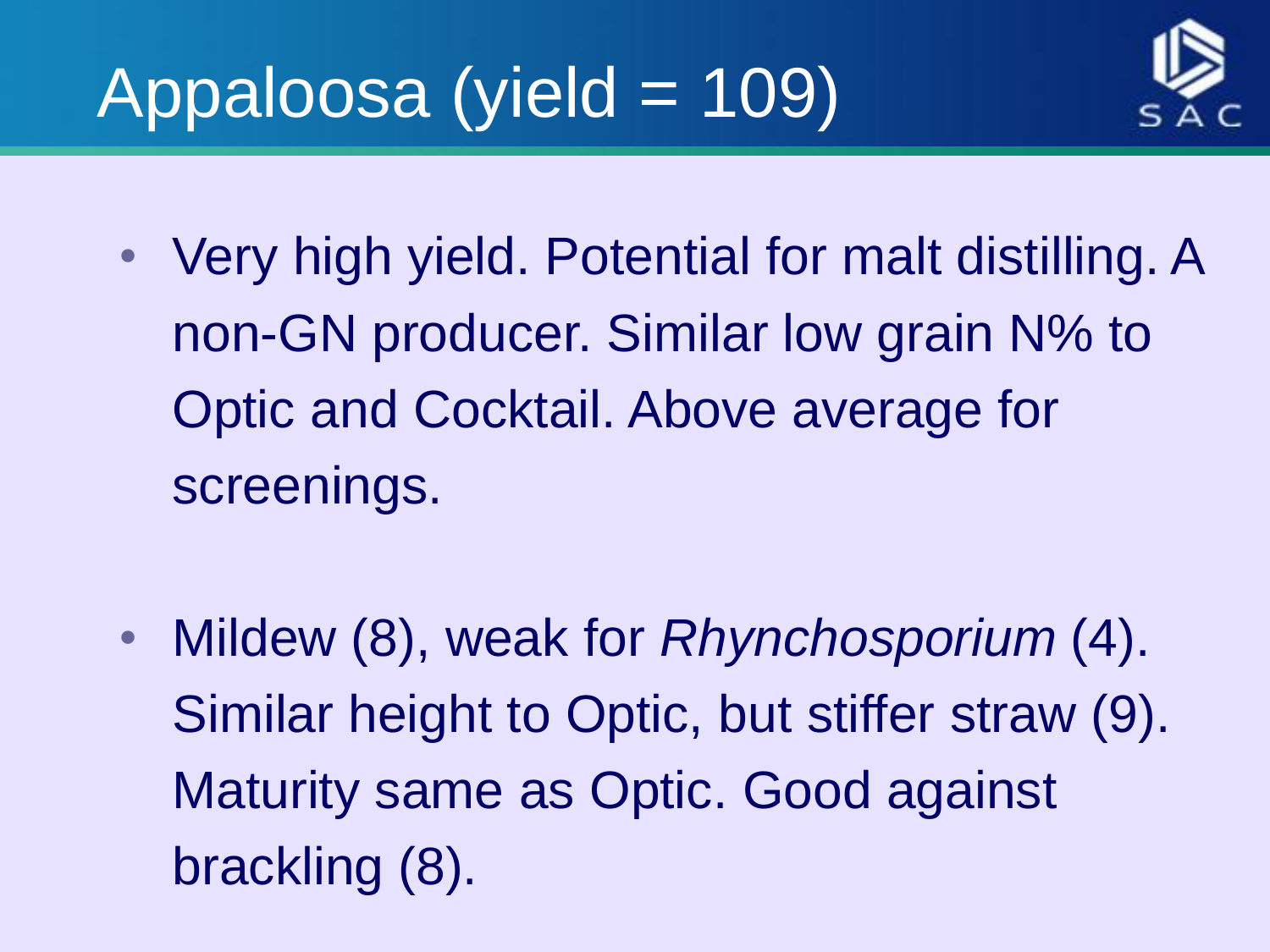

|                       | <b>Westminster NFC Tipple</b> |                         | <b>Oxbridge</b>  | <b>Appaloosa</b> | <b>Optic</b>            |
|-----------------------|-------------------------------|-------------------------|------------------|------------------|-------------------------|
| <b>Yield</b>          | 105                           | 107                     | 105              | 109              | 99                      |
| Grain N (%)           | <b>Mod</b>                    | Low-mod                 | Low              | Low              | Low                     |
| <b>Screenings (%)</b> | 5.7                           | 6.9                     | 4.8              | 11.0             | 10.0                    |
| <b>Mildew</b>         | 9                             | 9                       | $\overline{7}$   | 8                | 5                       |
| <b>Rhyncho</b>        | 8                             | $\overline{\mathbf{4}}$ | $\overline{7}$   | $\overline{4}$   | $\overline{\mathbf{4}}$ |
| Lodging               | 8                             | 9                       | 9                | 9                | 8                       |
| Ripening*             | $+1$                          | $+1$                    | $\boldsymbol{0}$ | $+1$             | $+1$                    |
| <b>Brackling</b>      | $\overline{7}$                | 8                       | 8                | 8                | 5                       |

**\*Ripening** ± **Optic**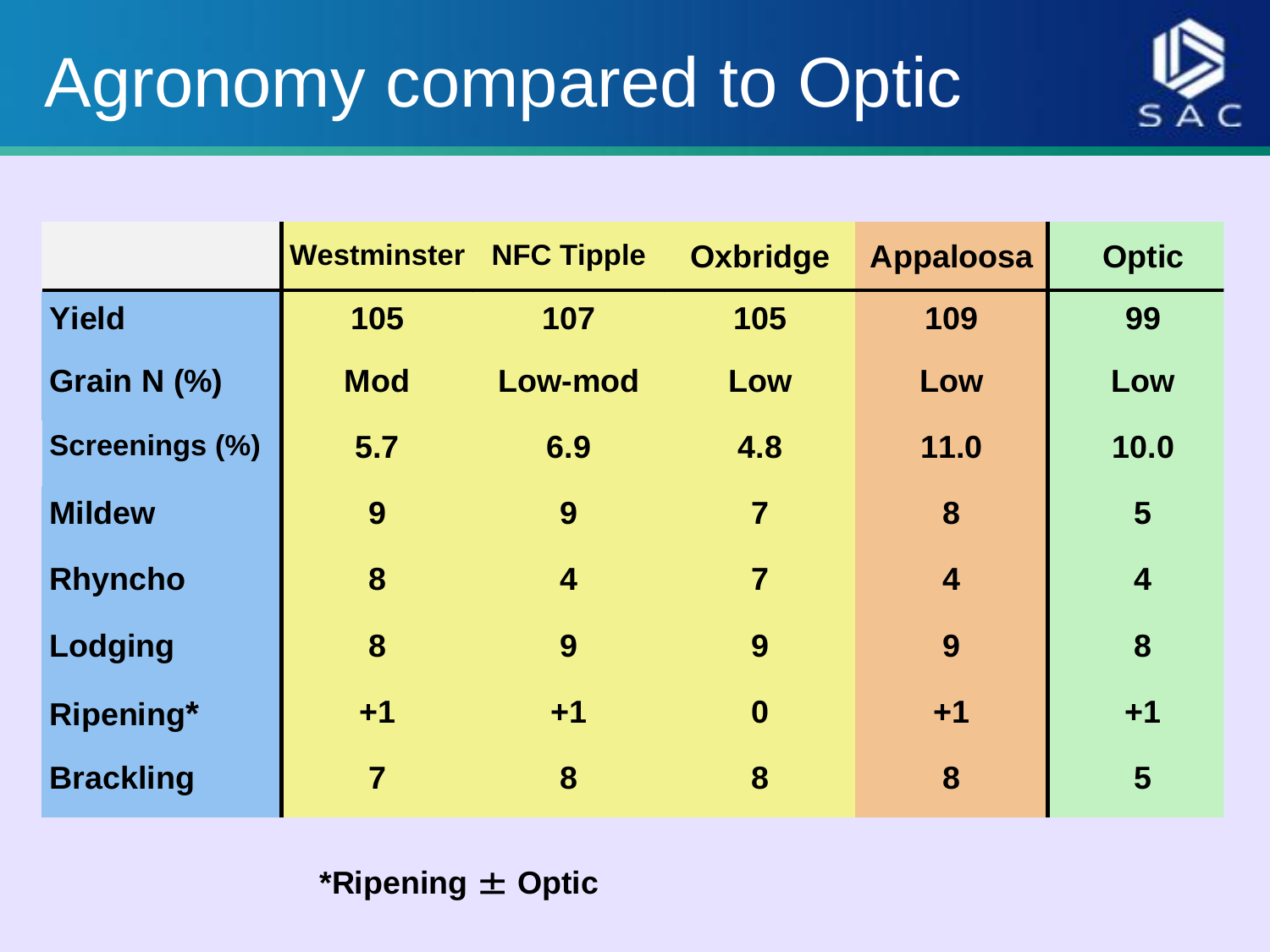## Chalice (yield = 98)



- Becoming outclassed. Declining interest, but retains IoB Approval for brewing. Moderate for malt yield, spirit yield and grain N%. Moderate for screenings.
- Mildew (9), weak for *Rhynchosporium* (5). Straw strength (8). Early ripening with poor green leaf area retention.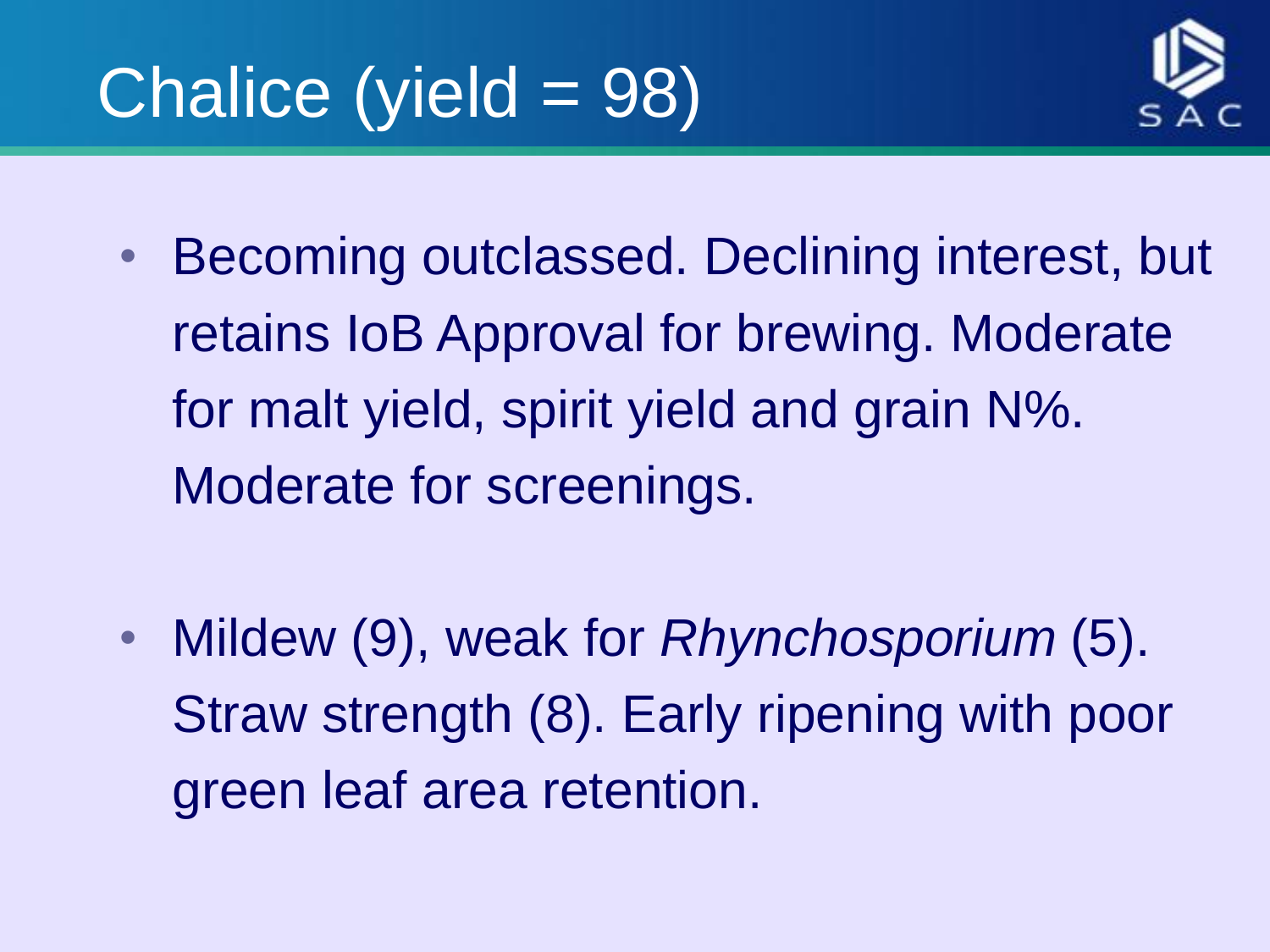# Braemar (yield = similar to Optic)

- Similar malt yield to Optic. High spirit yield. Bold grain with low screenings.
- Mildew (9), very weak for *Rhynchosporium* (2). Straw strength (8). Good resistance to ear loss.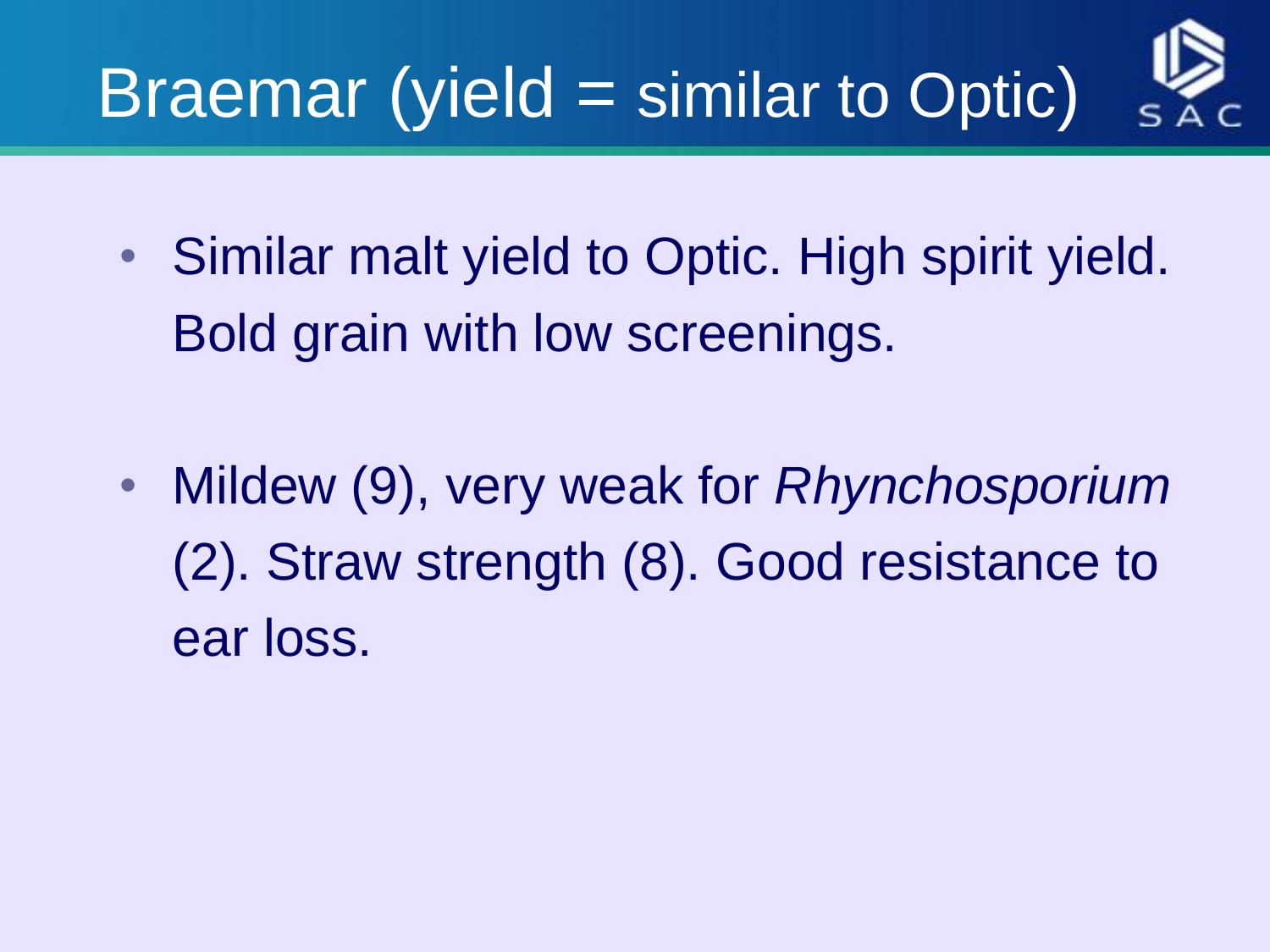### Selected as potential malting varieties: in trials 2006



- **Quench** Very high yield (110). Stiff straw. Excellent against mildew and *Rhynchosporium.*
- **Publican** Very high yield (108). Excellent disease resistance ratings. Brackling risk?
- ◆ **Taphouse** Very high yield (108). Moderate for lodging? Poor against *Rhynchosporium.* Low brackling risk.
- ◆ **Prague** Good yield (106). Good against mildew, poor against *Rhynchosporium.* Brackling risk?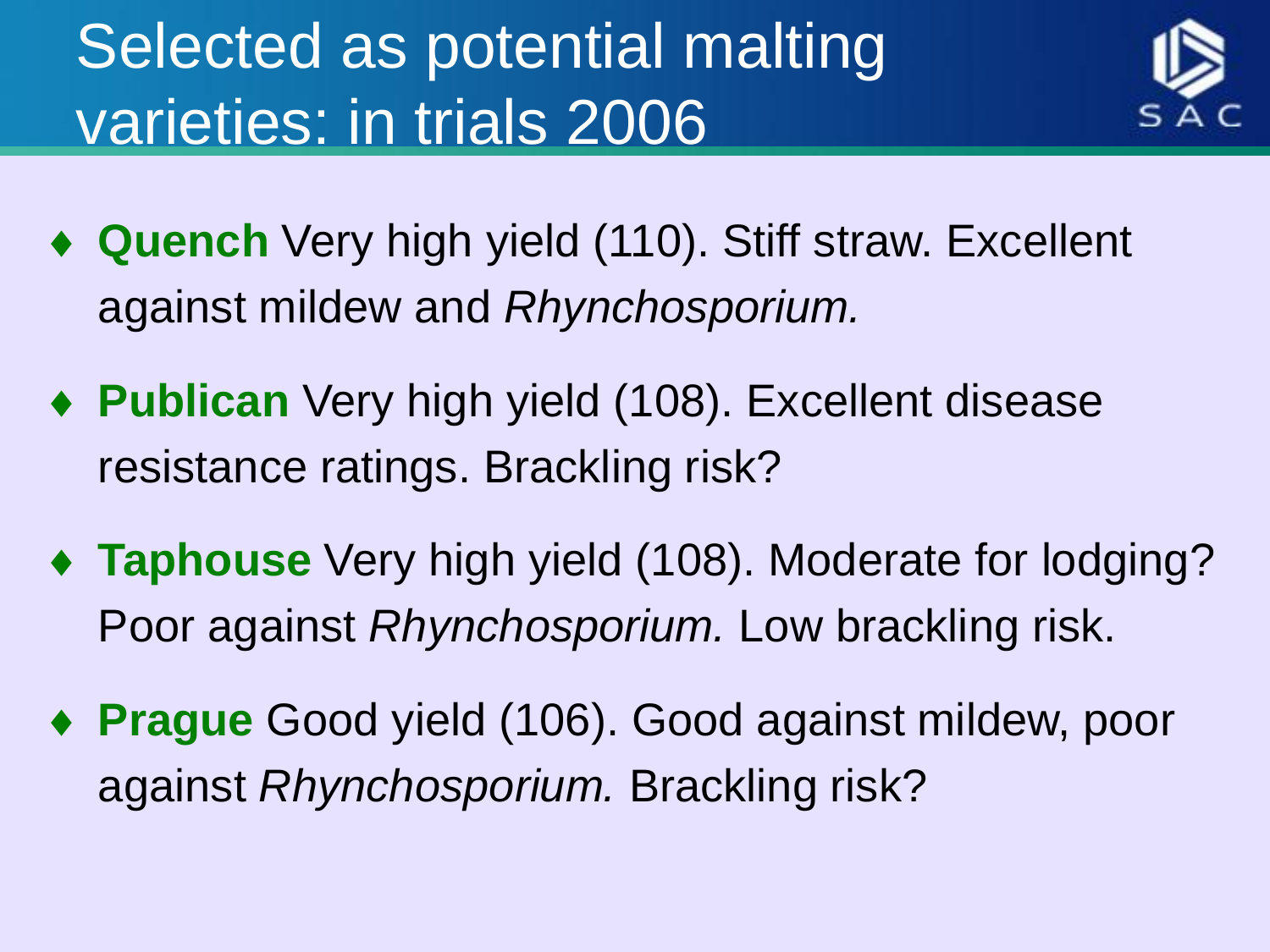### Feed opportunities



|                         | <b>Yield</b> | Height* | <b>Mil</b>     | <b>RLB</b>              |
|-------------------------|--------------|---------|----------------|-------------------------|
| <b>Rebecca [R]</b>      | 107          | $+7$    | $\overline{7}$ | $\overline{\mathbf{7}}$ |
| Doyen [R]               | 105          | -4      | 7              | 8                       |
| <b>Power [P2]</b>       | 107          | $-3$    | 8              | $6\phantom{1}$          |
| <b>NFC Tipple [P2]</b>  | 107          | -8      | 9              | $\overline{\mathbf{4}}$ |
| <b>Westminster [P2]</b> | 105          | $+9$    | 9              | 8                       |
| <b>Riviera [R]</b>      | 100          | $+7$    | 8              | 5                       |
| <b>Static [O]</b>       | 99           | $+1$    | 9              | 5                       |

**\*Height** ± **cm to Optic**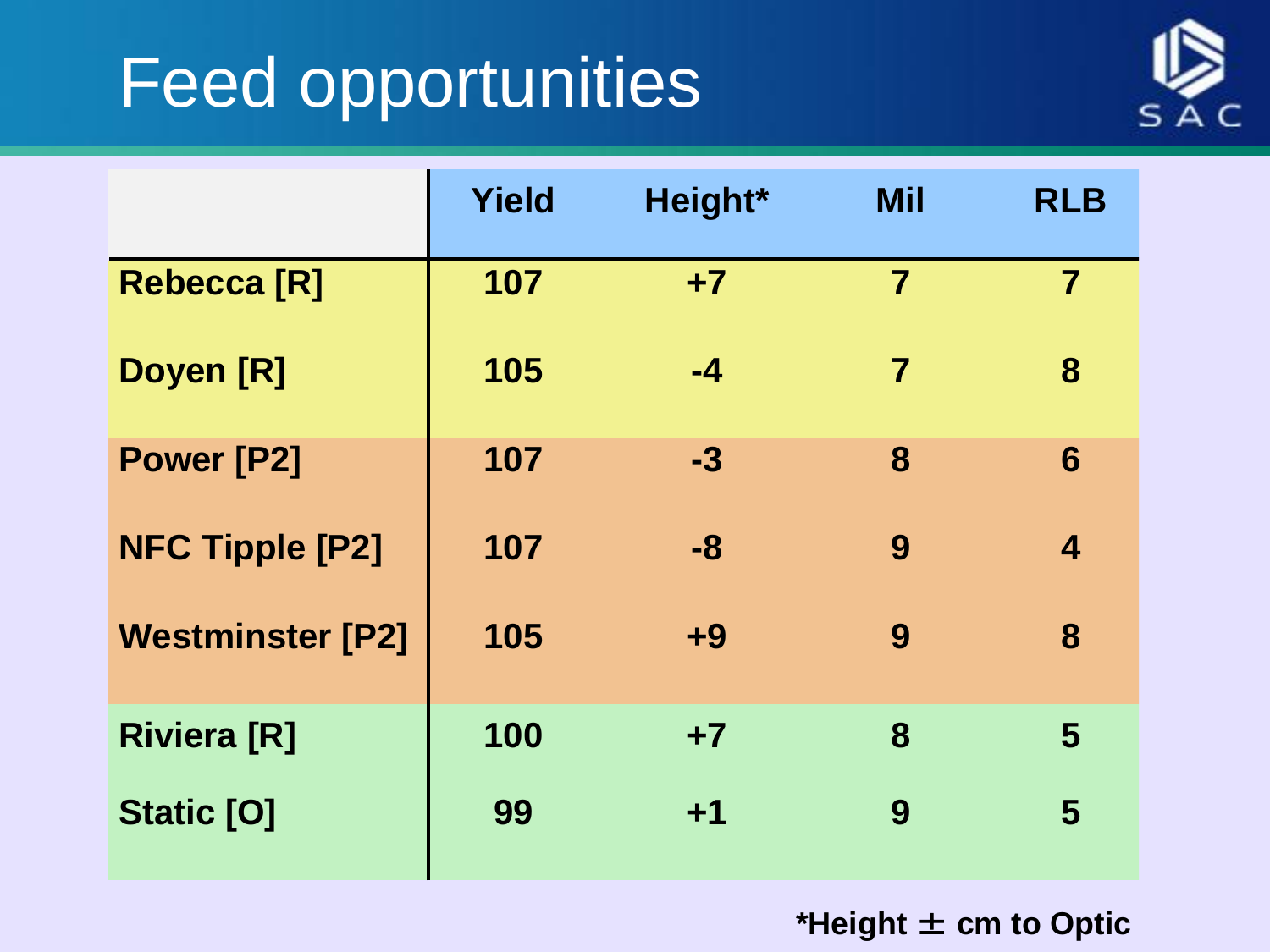



- Understand the market requirements
- Grow for the market
- Consider strengths and weaknesses of new varieties agronomically and for grain quality